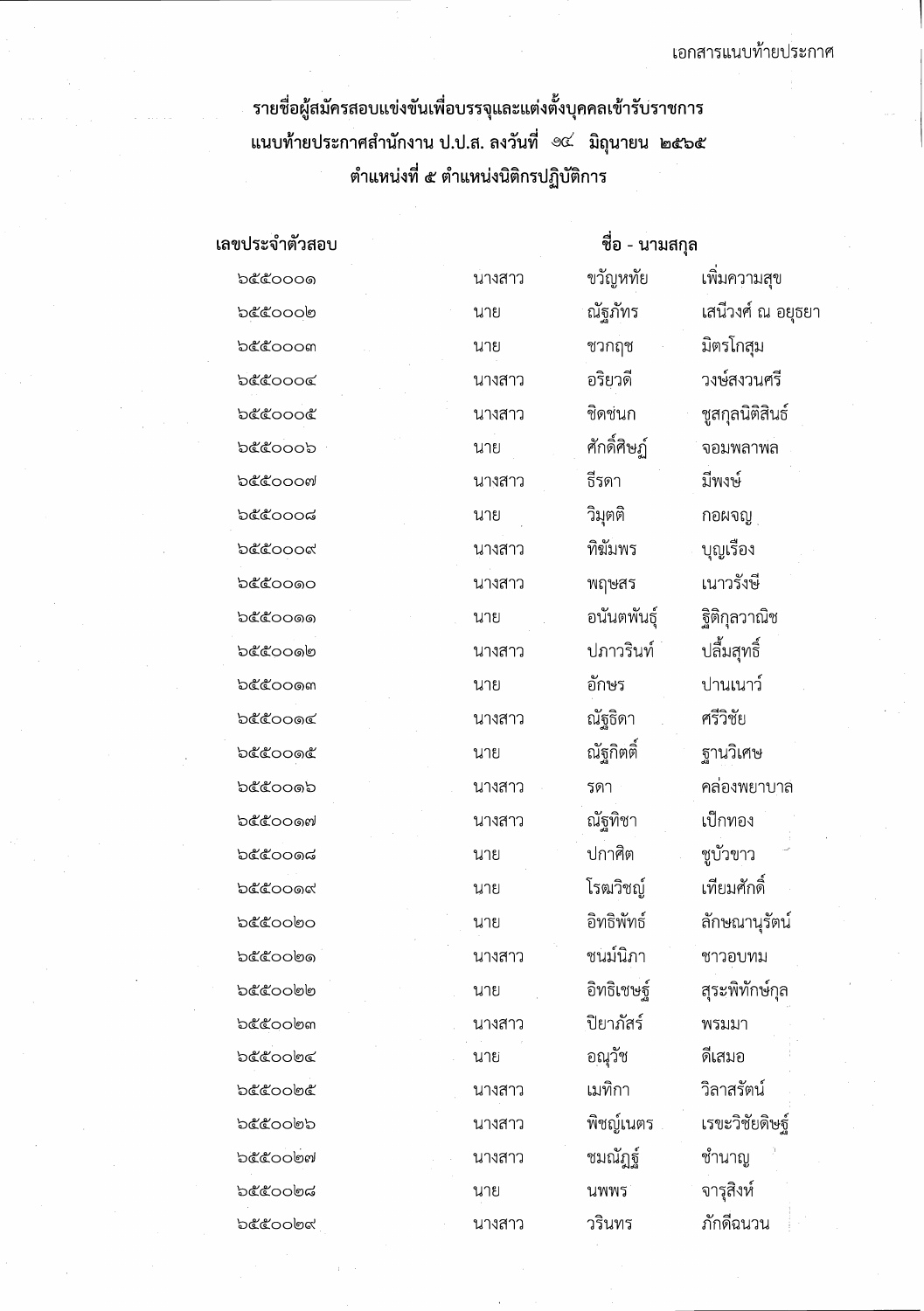| ขประจำตัวสอบ       |                   | ชื่อ - นามสกุล |             |  |
|--------------------|-------------------|----------------|-------------|--|
| <b>b</b> ecomo     | ันาย              | พูนศักดิ์      | พูลสวัสดิ์  |  |
| b๕๕oom๑            | นางสาว            | ชินานุตม์      | สงยัง       |  |
| b๕๕๐๐๓๒            | นางสาว            | พรรษินี        | จิตตะเสน    |  |
| <b>bcccomm</b>     | นางสาว            | ปนัดดา         | วณารักษ์    |  |
| <b>b</b> &com      | นาย               | นนทวัฒน์       | สิงโต       |  |
| <b>ර්</b> රිය ගෙර  | นางสาว            | อรุณกมล        | ทองคำมา     |  |
| b๕๕oo๓๖            | นาย               | ชนาธิป         | วัฒนสโรช    |  |
| b๕๕๐๐๓๗            | นางสาว            | มุธิตา         | แสงทอง      |  |
| <b>b</b> ecoom     | นางสาว            | อังค์วรา       | ใบชิต       |  |
| <b>b</b> &com๙     | นางสาว            | ศิรินทรา       | นุกูล       |  |
| ರಿ೬೬೦೦೬೦           | นางสาว            | ปัญญพร         | ภู่ด้วง     |  |
| <b>b</b> ecooc®    | นาย               | เพชรรัตน์      | รุ่งเรื่อง  |  |
| <b>'ಾ</b> ರ್ಲಿಂದ   | นางสาว            | ภัทรนิษฐ์      | จันทบูรณ์   |  |
| <b>b</b> &coocm    | ุนาย              | กฤตธนยศ        | ยนต์นิยม    |  |
| ರಿ೬ೆ೬೦೦೬೬          | นาย               | ุพุทธิพงษ์     | นิติเชาวกุล |  |
| ರಿ೬ೆ೬೦೦೬೬          | นางสาว            | สุทัตตา        | ิสดใส       |  |
| <b>'ಾ</b> ಲಿಯಾ     | ว่าที่ร้อยตรีหญิง | เสาวนิต        | สุวรรณรัตน์ |  |
| <b>'</b> ಂದೇ       | นางสาว            | สุชาดา         | โพธิ์สุวรรณ |  |
| <b>'ಾರ್</b> ಯಂತ    | นางสาว            | ณภลดา          | กลับจันทร์  |  |
| ರಿ೬ೆ೬೦೦೬ನ          | นางสาว            | ปัฐญาวัตห์     | วรรณสวัสดิ์ |  |
| <b>b</b> ecooco    | นางสาว            | นวพรรณ         | ตรรก์ชูวงศ์ |  |
| විරේගයේ            | นาย               | เสกสรรค์       | ชูศักดิ์    |  |
| <b>'ಾ</b> ಲ್ಲಿಂದಲಿ | นางสาว            | วนิดา          | ชัยมงคล     |  |
| <b>b</b> &cocm     | ุนาย              | เจตน์สฤษฎิ์    | หลายชูไทย   |  |
| <b>'</b> ಂದೆ       | นางสาว            | พิรญา          | ดงรังสี     |  |
| ಶಿಕಿತಂಂತಿತ         | นาย               | ชญาน์วัต       | ผิวผ่อง     |  |
| <b>b</b> ecoocb    | นาย               | เกียรติยศ      | นิติโชติ    |  |
| <b>b</b> ๕๕๐๐๕๗    | นาย               | ฐนพัชญ์        | แสงเงิน     |  |
| <b>'</b> ಂದೆದ      | นางสาว            | พิณวดี         | ทองงาม      |  |
| <b>b</b> ecoock    | นาย               | วัฒนะ          | โอวัยยะ     |  |
| <b>b</b> ecoobo    | นางสาว            | ศศิธร          | มากพานิช    |  |
| ර්රියා තිබ         | นางสาว            | จุรณิตา        | แต่งเนตร    |  |
| <b>b</b> ಕೆಗೆಂಂಠಿ  | นางสาว            | ภภัสสร         | กำจาย       |  |

เลขประจำตั bcco